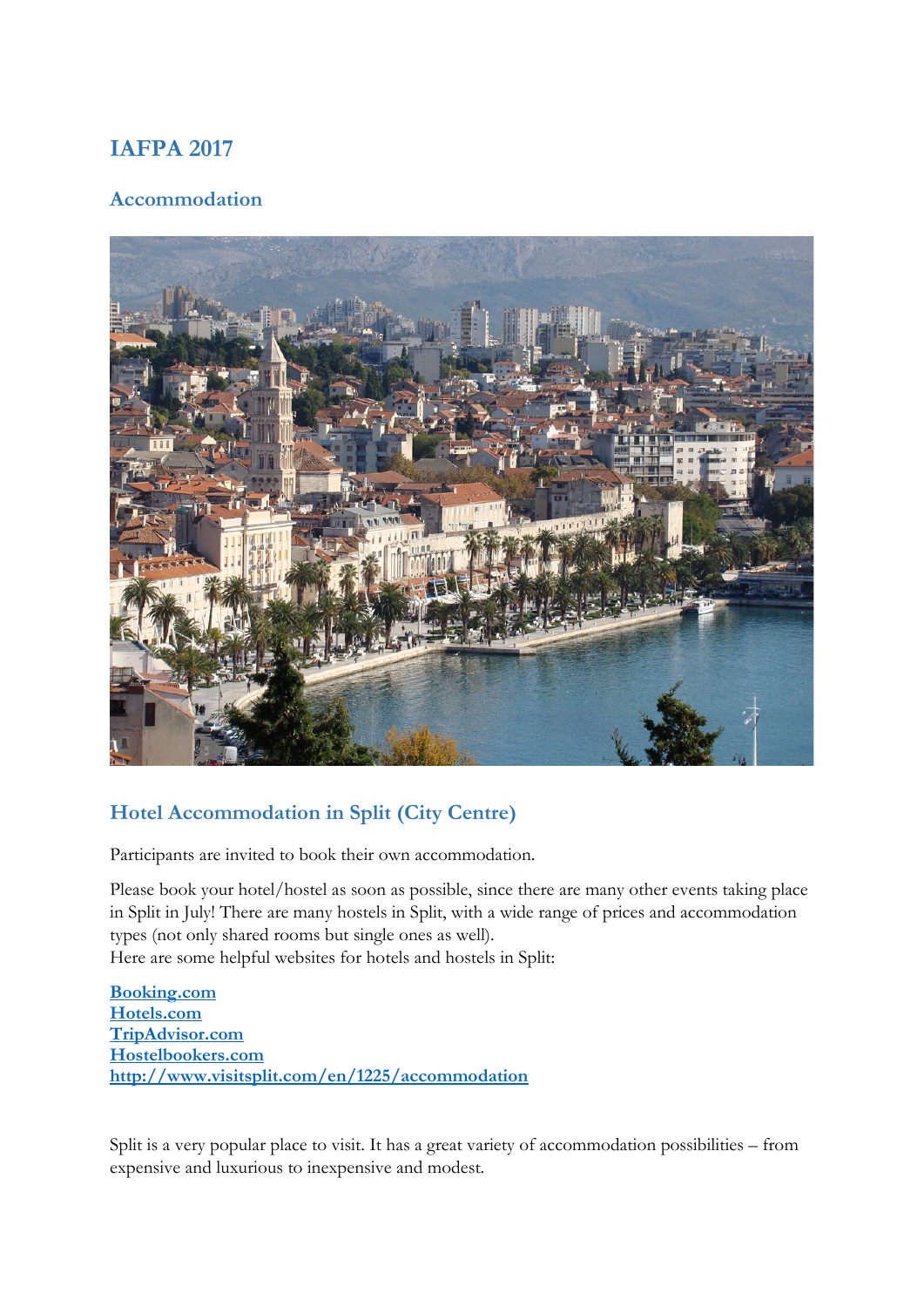

Here we will list the most popular ones:

**Hotel Park – 5\*** Hatzeov perivoj 3, Split +385 (0)21 406 406 [www.hotelpark-split.hr](http://www.hotelpark-split.hr/)

#### **Hotel Atrium – 4\***

Domovinskog rata 49a, Split +385 (0)21 200 000 [www.hotel-atrium.hr](http://www.hotel-atrium.hr/)

#### **BEST WESTERN Hotel Art – 4\***

Ulica slobode 41, Split +385 (0)21 302 302 [www.arthotel.hr](http://www.arthotel.hr/index-en.html)

#### **Dioklecijan Hotel & Residence – 4\***

Kranjčevićeva 45, Split +385 (0)21 585 100 [www.hotel-dioklecijan.com](http://www.hotel-dioklecijan.com/)

#### **Hotel Luxe – 4\***

Ul. kralja Zvonimira 6, Split +385 (0)21 314 444 [www.hotelluxesplit.com](http://www.hotelluxesplit.com/)

#### **Hotel Marmont – 4\***

Zadarska 13, Split +385 (0)21 308 060 [www.marmonthotel.com](http://www.marmonthotel.com/)

## **Hotel President Split – 4\*** Starčevićeva 1, Split +385 (0)21 305 222 [www.hotelpresident.hr](http://www.hotelpresident.hr/split/)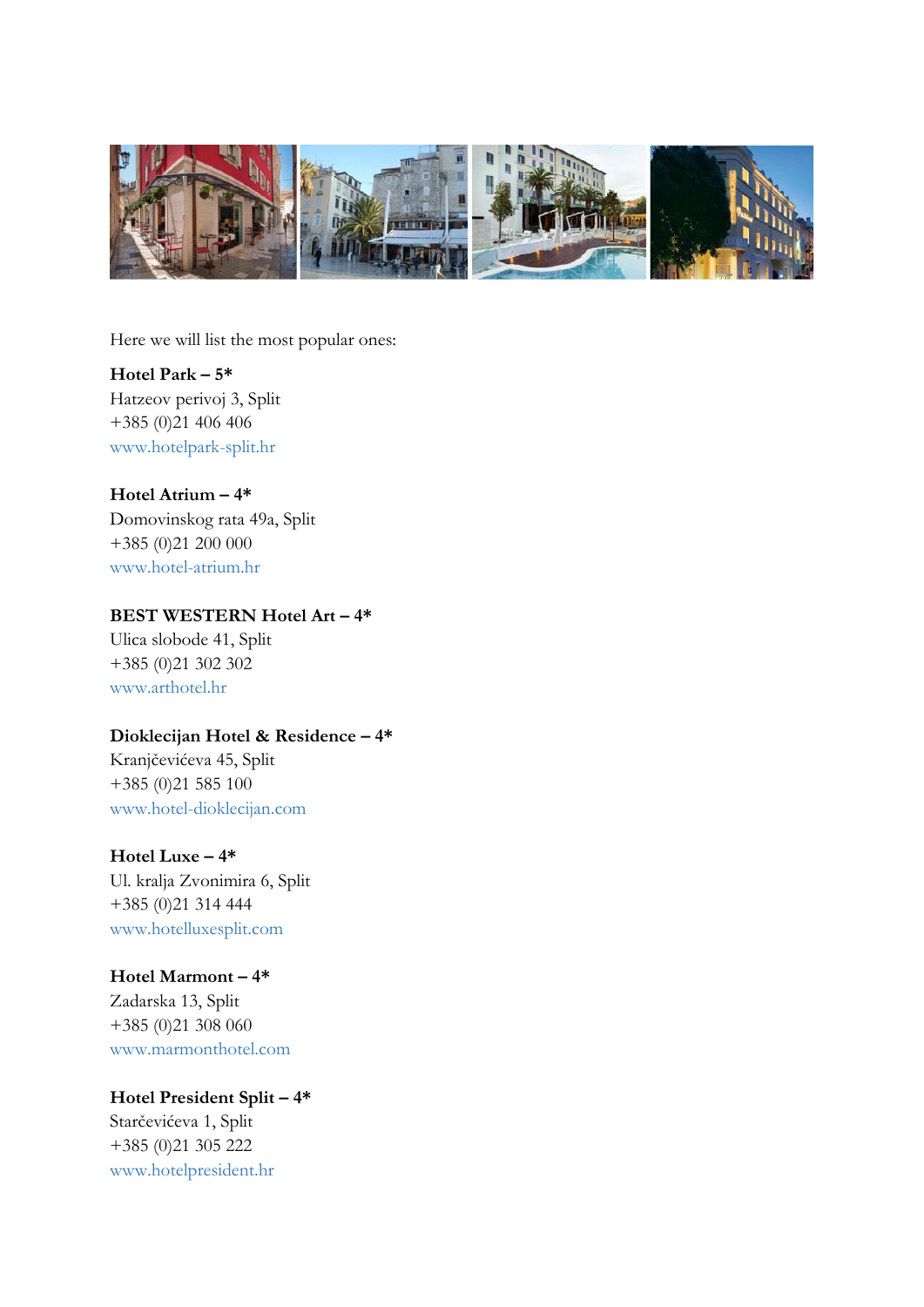### **Hotel Vestibul Palace – 4\*** (in the heart of Diocletian's Palace) Iza Vestibula 4, Split +385 (0)21 329 329 [www.vestibulpalace.com](http://www.vestibulpalace.com/)

#### **Radisson Blu Resort – 4\***

Put Trstenika 19, Split +385 (0)21 303 030 [www.radissonblu.com](http://www.radissonblu.com/resort-split)

# **Hotel Adriana – 3\*** (on the Riva/waterfront)

Obala Hrvatskog narodnog preporoda 8, Split +385 (0)21 340 000 [www.hotel-adriana.com](http://hotel-adriana.com/)

**Hotel Bellevue – 3\*** (on the Riva/waterfront and Prokurative Square) Ulica bana Josipa Jelačića 2, Split +385 (0)21 347 499 [www.hotel-bellevue-split.com](http://www.hotel-bellevue-split.com/eng/main-page)

**Hotel Peristil – 3\*** (in the heart of Diocletian's Palace) Poljana kraljice Jelene 5, Split [www.hotelperistil.com](http://www.hotelperistil.com/index.html)

#### **Hotel Slavija – 3\***

Buvinina 2, Split +385 (0)21 323 840 [www.hotelslavija.hr](http://www.hotelslavija.hr/)

## **Hostel Accommodation in Split**

There are many hostels in Split, with a wide range of prices and accommodation types (not only shared rooms but single ones as well).

**[101 Dalmatinac](http://101dalmatian.com/)**

**[Apinelo](http://www.apinelo.com/)**

**[Backpackers Fairytale](http://www.booking.com/hotel/hr/backpackers-fairytale.en-gb.html?aid=333370;label=backpackers-fairytale-HCDqvZR3D48pU6j8FWTvcAS29809421610%3Apl%3Ata%3Ap1%3Ap2%3Aac%3Aap1t2%3Aneg;sid=b304b52f55bdddcef964d46089cf48cc;dcid=4;dist=0;srfid=ba8a83ff4cb72702ed25b018e59b140f28a96382X1;type=total;ucfs=1&)**

**[Booze & Snooze](http://www.splithostel.com/hostels-booze-n-snooze.aspx)**